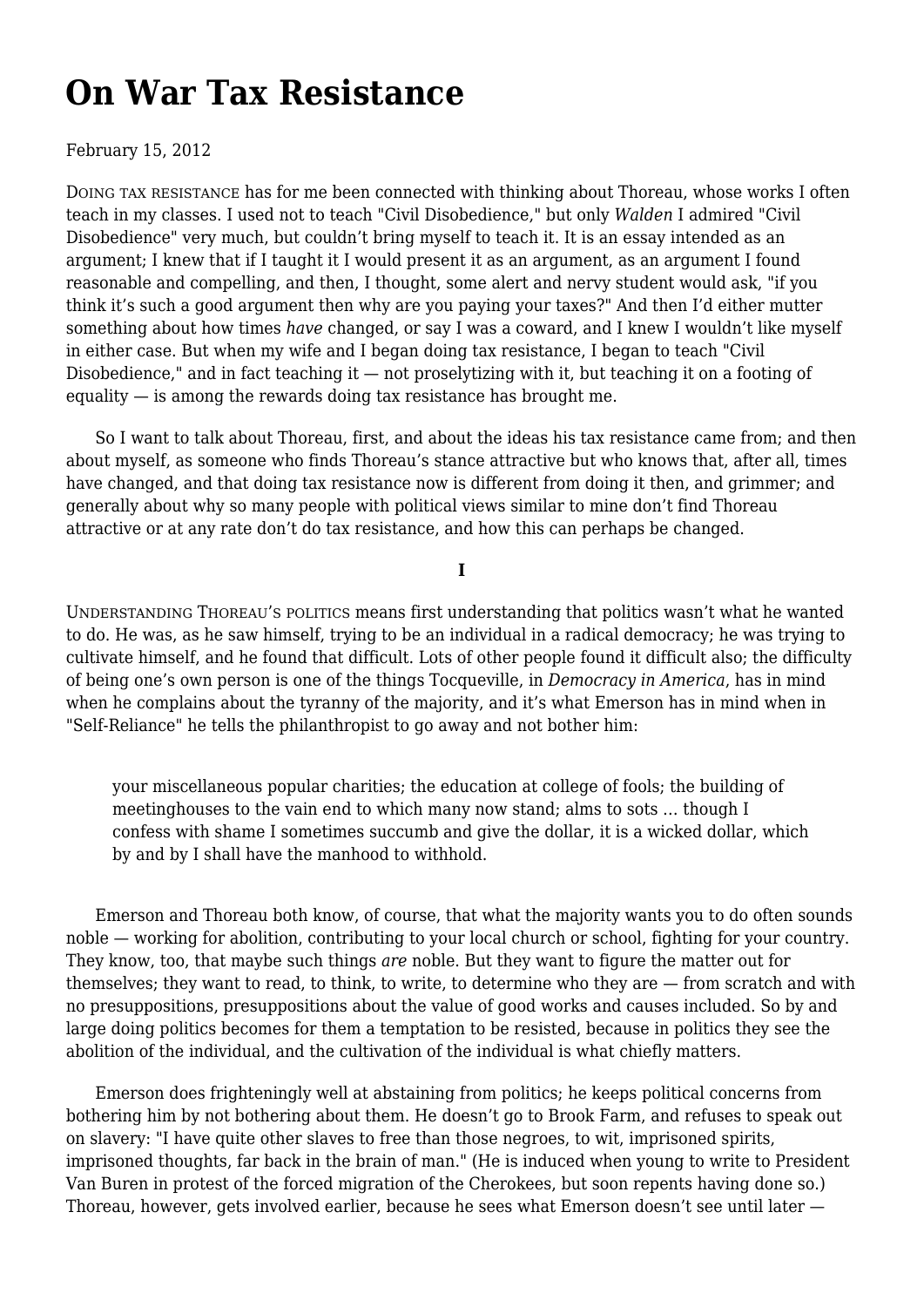until the passage of the Fugitive Slave Law, which obliges citizens of free states either to aid slaveholders or to break the law — namely, that in certain situations you cannot keep out of politics. Thoreau doesn't see, or doesn't believe, that generally you're part of the problem unless you're part of the solution, or that to avoid doing politics is in general to leave the status quo in place; rather he notices specifically, with a kind of microscopic genius, that in paying taxes abstinence just isn't a choice, because you either pay them and collaborate with the state or refuse to pay them and defy the state, but in any case you do politics.

 Between collaboration and defiance he has to choose defiance, has to defy the state and refuse taxes, because he judges that the state in tolerating slavery is violating his moral code, and he therefore cannot collaborate with it. So he refuses the taxes, gets put in jail, and writes the essay that eventually exercises so much influence on modern political life. That influence is the result of his actions. But again, it is not what he was aiming at; when he himself talks about his actions, his focus is on the evil avoided rather than the good accomplished. The point of his refusing his taxes is to avoid collaborating with slavery and imperialism, and to return as soon as possible to his real work — not politics but huckleberrying, or getting his shoes mended, or writing. Politics isn't what he wants to do, it's what he can't avoid doing, and it results not from volition but from necessity.

**II**

TOO MANY EXHORTATIONS to political action give only a scanty account of who it is that's doing the exhorting. So I want to speak concretely about my own situation, and about the relation between that situation and the political action I've been able to take. As I said, I find Thoreau's stance attractive, and in some ways my temperament is like his; politics isn't what I like doing, not at any rate as much as I like doing music, or translating, or teaching, or being with friends. But no one living in the United States now can be placed as Thoreau was placed, or think as he thought; the state is stronger, the individual is weaker, and the relation between the state and the individual resister is murkier and trickier.

 To begin with, Thoreau had a choice about paying taxes. To him and to every other Concord taxpayer came the tax-collector, who did not yet have the money and had to ask for it, and who therefore could be obeyed or disobeyed. Many of us don't have that choice; the government collects the taxes before we ever see the money the taxes have been collected from. I wonder sometimes how we let ourselves be deprived of so important a choice, and wonder also how we would choose if we could. So the first thing for me to explain is the unusual circumstance of having tax payments to refuse in the first place. My wife, the pianist Cynthia Schwan,[1] resumed teaching piano in 1985, the year our twin daughters started kindergarten and also the year that she and I began to consider doing tax resistance, and not having tax withheld from her income left us owing taxes and thus able to refuse paying them — ninety dollars at first, then gradually up to about two thousand dollars as Cynthia attracted more students. Each year we would prepare our returns, or have them prepared for us by H.R. Block; then, taking from the War Resisters League an assessment of what percent of the federal budget went to the military, we would subtract that percent of what we owed from the total, send the remainder to the IRS with a note explaining our action, and deposit the refused taxes in an alternative fund, where the interest would be used for good causes and the principal would remain available to us should the IRS put a lien on our property.

 It's an equally unusual circumstance that I can refuse taxes publicly without jeopardizing my job. Thoreau's security in his community was partly the security of the spirit, partly that of the familiar eccentric whom his neighbors would not turn away; mine is at least partly the security of academic tenure. We refused our first ninety dollars in April of 1986; by the end of that year I had been granted tenure in the English Department at Wellesley College, and most of my public activity as a tax resister (presenting talks, writing essays, giving interviews) came after that — deliberately after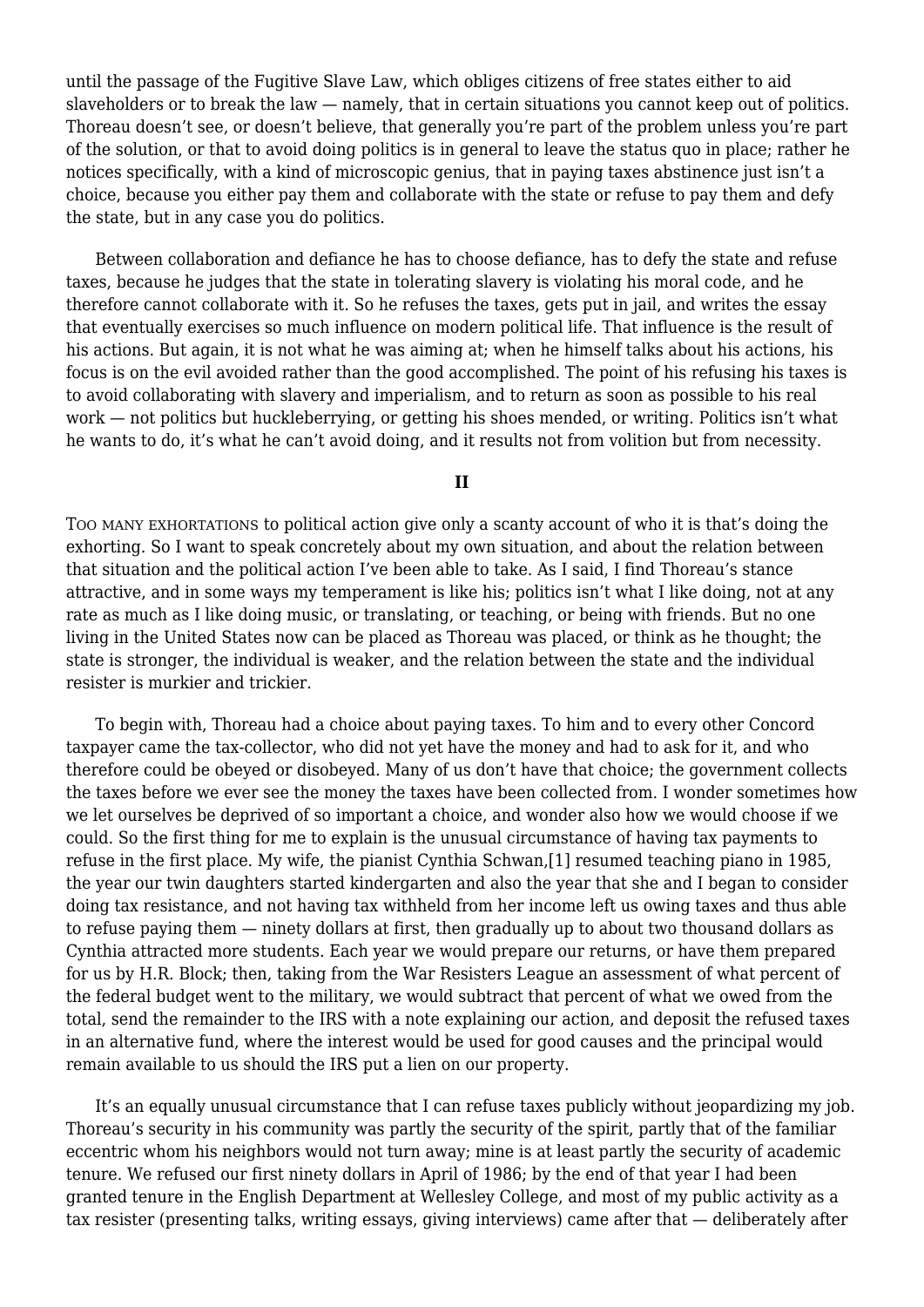that, since I was afraid to do public tax resistance while untenured. Probably I wouldn't have incurred much of a risk; the College administration has since said that it considers my tax resistance a legitimate form of political expression — though not so legitimate that it refrained from executing a federal levy on my salary. An executive, a letter carrier, an aspiring lawyer, indeed anyone who works for the government or has a job requiring the persona of a law-abiding or patriotic citizen: all these people would run greater risks than I have run, and probably greater risks than I would have felt able to run.

 So someone might ask here, "isn't tax resistance as you describe it, then, something that most people aren't in a position to do without running much more risk than you have?" There are two ways of answering that question. One is to say, yes, that's the truth, but not the whole truth. There are other ways of refusing taxes. Some resisters choose to keep their income below the taxable level. Some choose to alter their W-4 form so as to have less tax withheld by their employer, though the stated financial penalties for resisting taxes in this way are severe, and I don't know that I would have had the courage to risk them. Many resisters, myself included, begin trying out tax resistance by refusing to pay the federal phone tax (a tax instituted for the benefit of the military), and incur little danger except that of the phone company's mistakenly counting the refused tax as unpaid phone service. And by ingenuity and persistence, tax resisters have found a good many employers at least as sympathetic as the academy. The other answer, however, goes like this. Suppose that none of what I have just described is the case; suppose that every employer is hostile, suppose that everyone prudently declines to commit W-4 fraud, suppose that no one wants to go through the rigmarole of refusing the monthly phone tax of thirty-nine or seventy-one cents. Still there are many situated as I am, who are deeply opposed to the policies of the federal government, who have taxes to pay, and who would not jeopardize their jobs by refusing to pay them; and though I hope not to speak only to such people, I would gladly accept that limitation if by doing so I could better understand how they, who do not have to, work for peace and pay for war.

 Like Thoreau, I judge the state to be no just receiver of my taxes on the basis both of general beliefs and specific assessments: an absolute belief in the sanctity of human life and a general hatred of weapons of mass destruction, plus a lot of sharp, specific, horrified disagreements with United States action in, say, Ni caragua, Grenada, Panama, and Iraq. As a Jew, I have a deep fear of being a docile citizen, meekly acquiescent in state violence, and think often of the Nuremberg principles as warrant for my civil disobedience [2]; as a timid pacifist during the war in Vietnam, having watched friends act more bravely than I did in resisting the war I joined with them in opposing, I feel I owe them (and myself) a debt of honor. But as Thoreau in his essay doesn't argue for his condemnation of slavery and of the state's acquiescence in it, probably because he thinks most of his readers share in that condemnation, so I consider these beliefs and assessments of mine unremarkable. There's little that's uncommon in them, and much that's shared by many of my friends and colleagues; so for me to name them is only to wonder again how my friends and colleagues and I proceed from common belief to differing conduct.

 Thoreau resisted once, was put in prison, and then wrote his essay, which reflects his righteous satisfaction with that single triumphant encounter. An earlier version of my own essay, published in November 1989, had something of Thoreau's tone; the IRS had not then collected on us, only sent numerous threatening letters, and I was cheerfully feeling that the IRS was, as tax resisters like to say, ninety per cent bluff. Since then the IRS has instituted an Automatic Collection Service, and we have been collected on three times, once by a levy on my salary and twice by levies on our bank accounts; each time the levy took not only the original refused tax but also penalties and interest. Even now the IRS occasionally fumbles; before levying my salary it attempted to levy a bank account I had closed out fifteen years previously, and between the first bank levy and the second it refunded the levied money with interest. But this clumsy, capricious power frets me more than a more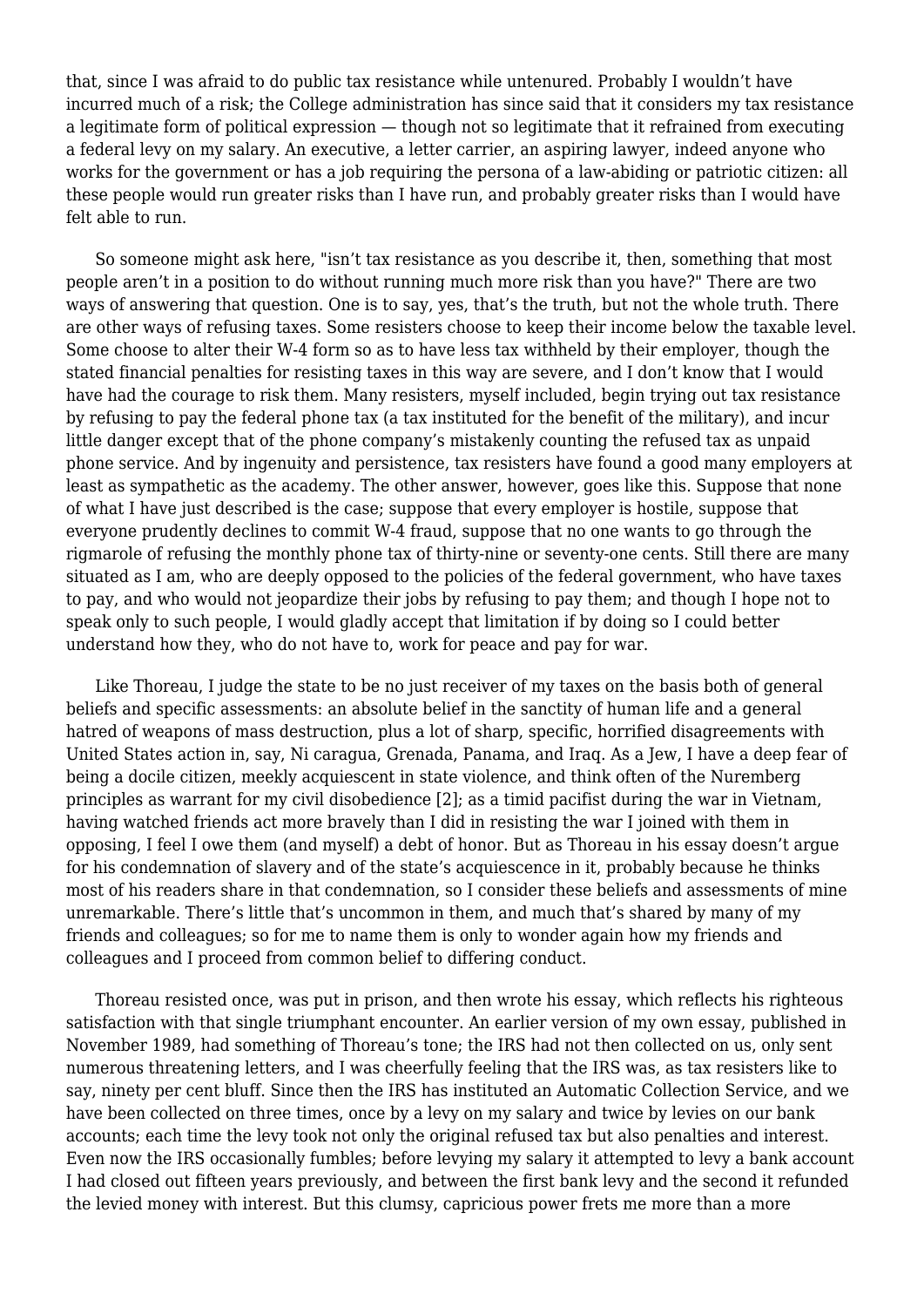efficient and so more predictable bureaucracy might have done; I have felt dully, heavily oppressed by it. I have not experienced great suffering, any more than I have run great risks; but anyone contemplating doing tax resistance ought to know what it feels like to have tax resistance punished.

 We knew, of course, that we might be levied, and as noted had deposited the refused taxes in an alternative fund. There is also a fund set up to reimburse the fines and penalties of tax-resisters, though we have not as yet applied to it. One colleague of mine, in response to my argument in the college paper that the Wellesley accounting manager and her superiors had a choice whether or not to execute the IRS levy on my salary, wrote to the paper that

it seems rather cowardly on [Mr. Rosenwald's] part to push the onus from his shoulders onto [other persons'], implying that they are the ones who are at fault, not he. Mr. Rosenwald would be much more appealing in his martyrdom if he went bravely off to prison.

 This hurt, however much I found it mistaken. But for the most part no one denounced us for what we were doing, and lots of people surprised us with their support. So the levies did only small harm to our finances and to our public social lives. But they felt oppressive nonetheless, for several reasons. My own temperament was among them: an odd mixture of outlaw and good citizen. The outlaw refuses the taxes; the good citizen calculates the refused taxes honestly, proclaims to the IRS that the refusal has been made, and then, irrationally enough, feels humiliated by the consequences of the outlaw's behavior. (Many tax resisters, I should say, are less split in this regard than I am, resist authority more boldly and systematically than I do, and also do better than I do at keeping their money from the IRS — not filing returns, tailoring their W-4 forms to their tax resistance, moving their money from bank to bank or out of banks altogether, choosing employers sympathetic to their politics. "Wait for my brother," said the littlest billygoat Gruff; "he's far bigger and stronger than I am.") I like obeying authority, and fear punishment; and here was disobeyed authority executing punishment, and punishment being carried out by acquaintances and neighbors, who politely took the money away and sent it to the IRS. Also, I had looked forward to some encounter, some Hollywood confrontation — forthright James Stewart standing up to corrupt Claude Rains in *Mr. Smith Goes To Washington*. But the dull pressure of the levies only blurred the moral passion. No IRS agent called, or wrote, or came to my door; there was no sneering Controller at Wellesley College, no smug and vindictive banker — no enemy, no villain, no interruption in my amiable relations with the College staff or the bank treasurer, only the bland, awkward, numbing workings of the system as a whole. Thoreau writes, "I meet this American government… directly, and face to face, once a year, nor more, in the person of its tax-gatherer; this is the only mode in which a man situated as I am necessarily meets it." Usually when I read that sentence I think, "today we meet the government everywhere"; in another sense, though, today we meet it nowhere.

 I have, then, felt the great power of government exercised effectively against me. That power blurred my certainty; also, obviously, it took away the refused taxes, and in fact the IRS has through interest and penalties collected more from us than we refused in the first place. So I have had to wonder, as Thoreau did not, what happens when tax resistance fails? What happens when it becomes routine? Because it is simply not true now, if it ever was, that "if *one* HONEST man … *ceasing to hold slaves* [or to pay taxes], were actually to withdraw from this copartnership, and be locked up in the county jail therefore, it would be the abolition of slavery [or state violence] in America." Against Thoreau's serene evening in the Concord jail, and his certainty that his truth would prevail, I have had to set the fretting, unsettling experience of resisting repeatedly, being levied repeatedly, and not bringing about the millennium. I have had to ask, in the Quaker phrase, how to keep on keeping on.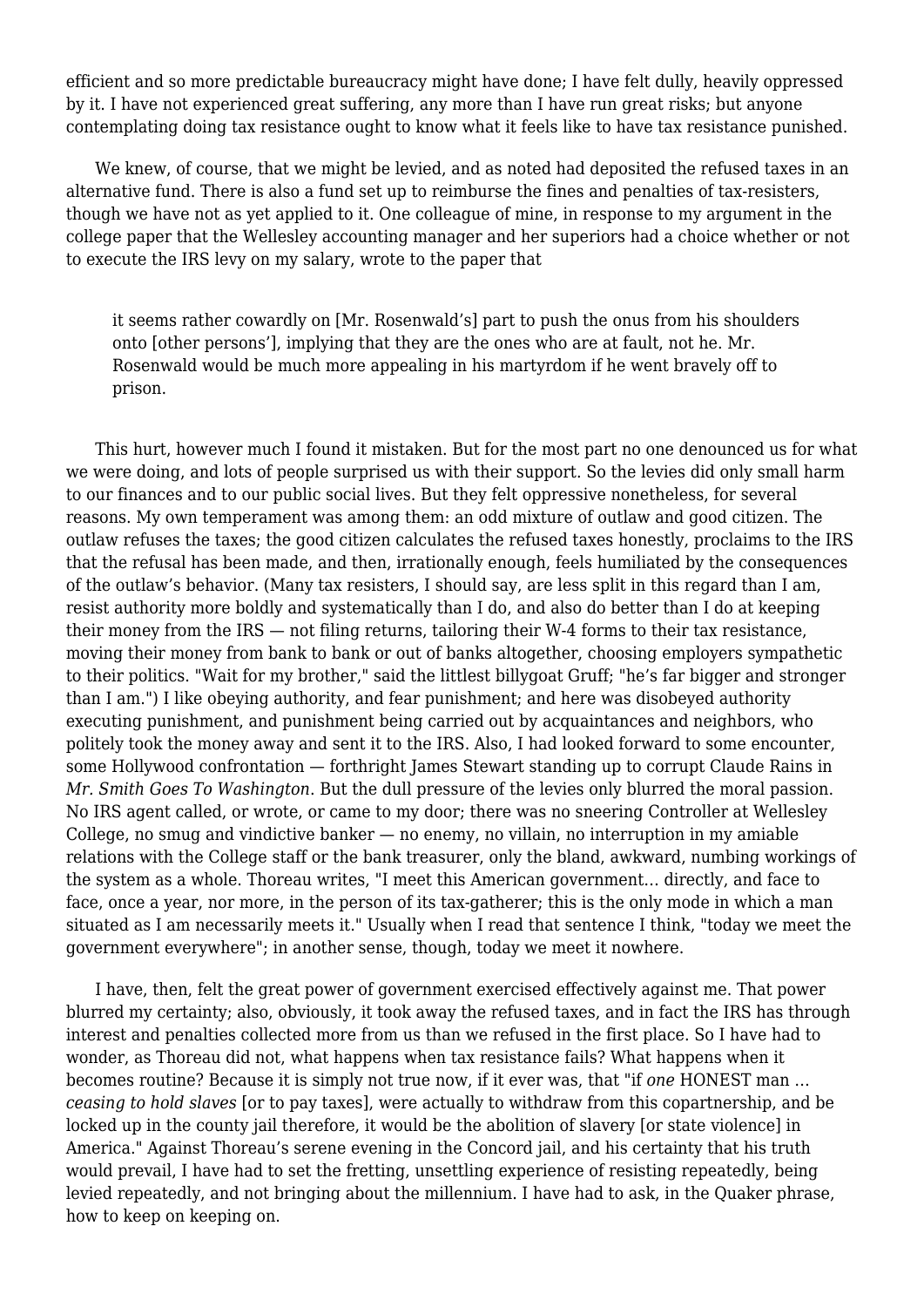PARTLY I'VE KEPT ON by taking over Thoreau's habit of scrutinizing ordinary behavior, his insistent reminder that we pay too little attention to any behavior we categorize as normal. Much, that is, can be said against refusing war taxes; but not as much as can be said against paying them. (Making this shift of attention is the goal of Thoreau's apocryphal remark when Emerson came to see him in prison: "Henry, what are you doing in there?" "Waldo, what are you doing out there?") We were last and most heavily levied in the fall of 1990, as the United States government pushed towards the Gulf War. I found this levy especially hurtful because it recovered the taxes the IRS had anomalously refunded to us, as if withdrawing a spontaneously offered gift; but each day's events turned my attention from the hazards of refusing taxes to the visible consequences of paying them: not some distant "war machine" but this enterprise, this propaganda, these weapons. To pay war taxes is to acquiesce in building weapons of mass destruction, i.e., in what international law as derived from the Nuremberg principles arguably defines as a crime [3]; it is also to acquiesce in whatever state violence an administration may manage to commit. It is, simply, a wrong act for any pacifist, any adherent of international law, any person fundamentally opposed to American policy; and I do not understand what keeps such people from refusing taxes, especially since with more resisters the IRS would have a harder time collecting, and the charge that tax resistance is ineffective could be practically refuted. Someone might say, "I do not acquiesce, even though I pay taxes; I protest." I honor such protest, but clearly it is not enough, and maybe it isn't even what should come first; "let them protest all they like," said Alexander Haig, "as long as they pay their taxes."

 But though comforting, this shift in perspective is not enough, not enough of a response to doubt and the experience of futility; in fact I have kept equilibrium, and hope to keep it still, not through any mental exercise but through tasks of political activity. I should say that this is precisely the opposite of what I expected. To begin with, I had when starting to do tax resistance shunned political activity, and in a sense hoped through resisting taxes to avoid it. Thoreau's words, again: "I meet this American government… once a year, no more, in the person of its tax-gatherer; this is the only mode in which a man situated as I am necessarily meets it." As I had to learn, however, no one can say that now; we meet the government far more often than Thoreau did, and I found that by starting with tax resistance I had unknowingly committed myself to a fair amount of doing politics. (Maybe, in fact, tax resistance is unpopular in part precisely because people contemplating it rightly calculate that its consequences are likely to occupy a good part of their lives.) So I was wrong in thinking that doing tax resistance could meet all my political obligations. But I was also wrong in my understanding of how political obligations functioned. I had shunned doing politics because I thought it would disorient and decenter me. In fact, however, I have in accepting the consequences of tax resistance found them not a threat to equilibrium but a source of it, have found that what makes it possible for me to continue doing tax resistance are precisely the tasks that doing tax resistance lay upon me.

 All this has of course taken up a lot of time; tax resistance for me has not turned out to be a way to get back with a clear conscience to huckleberrying. It has meant meetings and actions, conversations and letters and essays, talks and interviews. But in fact these activities have not encumbered my life but ordered and simplified it. For one thing, they have seemed necessary, arising like the original act of tax resistance from the narrowing of choice to a single action; and to find necessary work is a great blessing. They have provided a standpoint from which to speak about politics from the authority of experience rather than on the basis of opinion. Most importantly: though doing tax resistance revealed my anonymous relation to my unhearing government, my merely polite relation to some of my institutions, it also helped me find a previously hidden part of my real community. Emerson after dismissing the philanthropist admits, "there is a class of persons to whom by all spiritual affinity I am bought and sold"; doing tax resistance has helped me in the